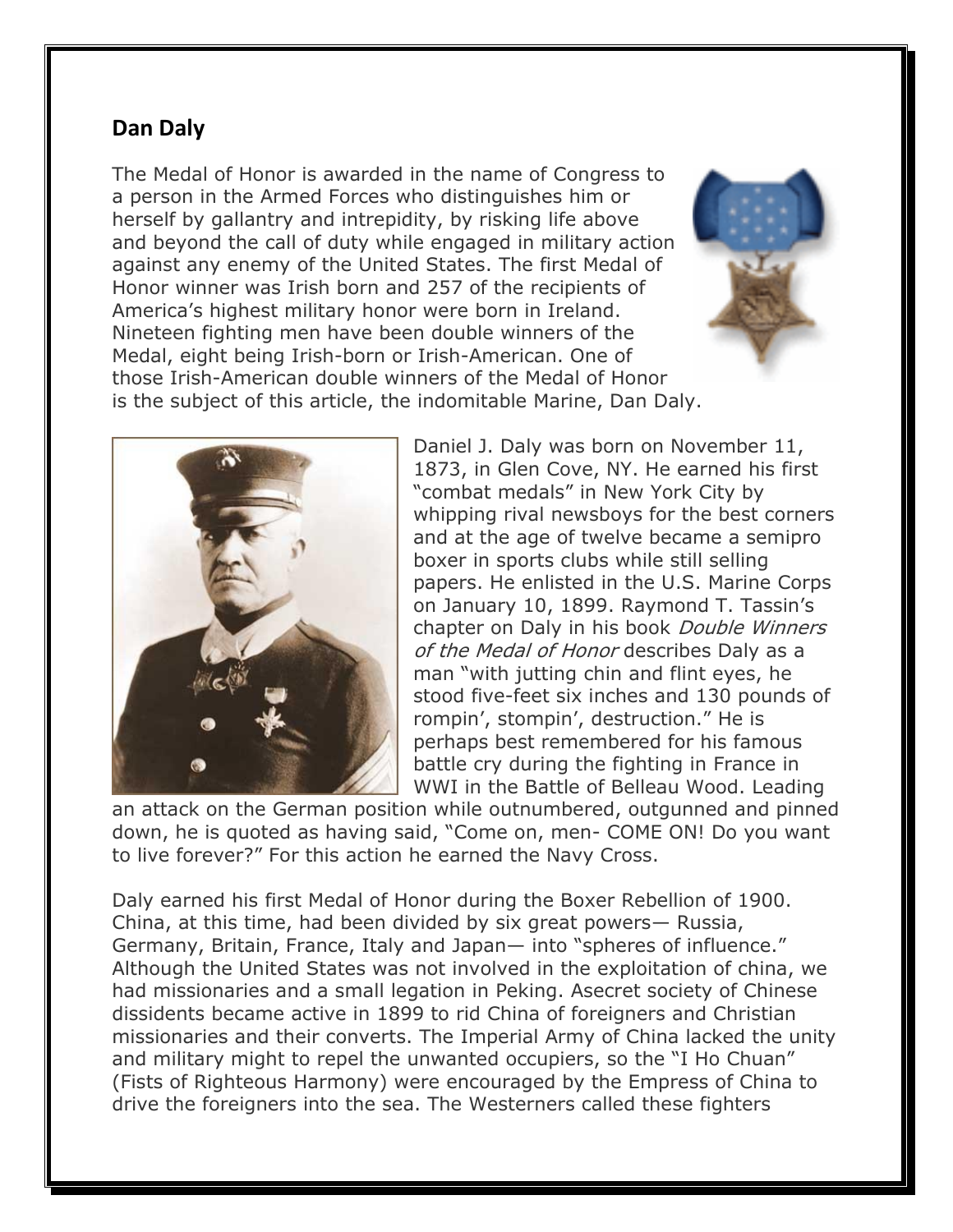"Boxers," a nickname derived from the I Ho Chuan practicing gymnastics and calisthenics. On May 10, 1900, Daly's company arrived at Peking. The American force and troops of other nations were able to enter the foreign compound which was under siege by the Boxers. The final siege of Peking was under way as the Imperial Army joined the Boxers, making 50,000 Chinese against 400 defenders. The American Marines and other foreign solders were involved in many skirmishes during the three month siege of the foreign compound and on 14 August 1900, Daly performed the action which earned him his first Medal of Honor. The action consisted of Daly volunteering to creep out in front of a position that needed to be reinforced to hold back the Chinese while repairs were made on the fortress. During the night Daly defended his position as small batches of Chinese attacked with rifles, spears and arrows. Using his bolt action Lee rifle and bayonet, Daly killed over 200 Chinese. The author Dr. Raymond Tassin suggests that this count maybe be exaggerated but not by much. Out of this action the legend of Daly was formed.

Following the Boxer Rebellion, Daly, now holding the rank of gunnery sergeant, served in some of the "banana wars," fought the flames on a cruiser that saved the lives of 500 men, fought the Mexicans in Vera Cruz where he distinguished himself in a one man attack on snipers which allowed his men to advance on the town.

The legend of Sergeant Daly was further enhanced when in 1915 U.S. seamen and Marines landed in Port-au-Prince, Haiti. For decades the Haitian republic had been unstable and corrupt accompanied by revolution and assassinations. The head of the government was usually the man backed by the Cacos, a gang of thousands of bandits. Each of the governments had borrowed heavily from European countries which were threatening to send military forces to collect their debts. To prevent such intervention, President Wilson invoked the Monroe Doctrine in order to protect American lives in Haiti and to restore order to the republic. As a result of our enforcement of the Doctrine, United States bluejackets and Marines were to secure the country.

The area of Port-au-Prince was made stable but the mountainous areas were ruled by the Cacos. Their strongholds were hidden in three areas of about 20 to 60 miles. The regimental colonel decided 3,000 Marines would be needed to sweep the area and locate the strongholds. Major Smedley Butler (with Daly, the only Marines to receive two Medals of Honor) volunteered to accomplish the job with twenty-six Marines, which would include the now forty-one year old Sergeant Daly. After riding into the mountains, the Marines encountered the Cacos with their patches of red on the arm or chest. Realizing they could not take the stronghold , the Marines withdrew so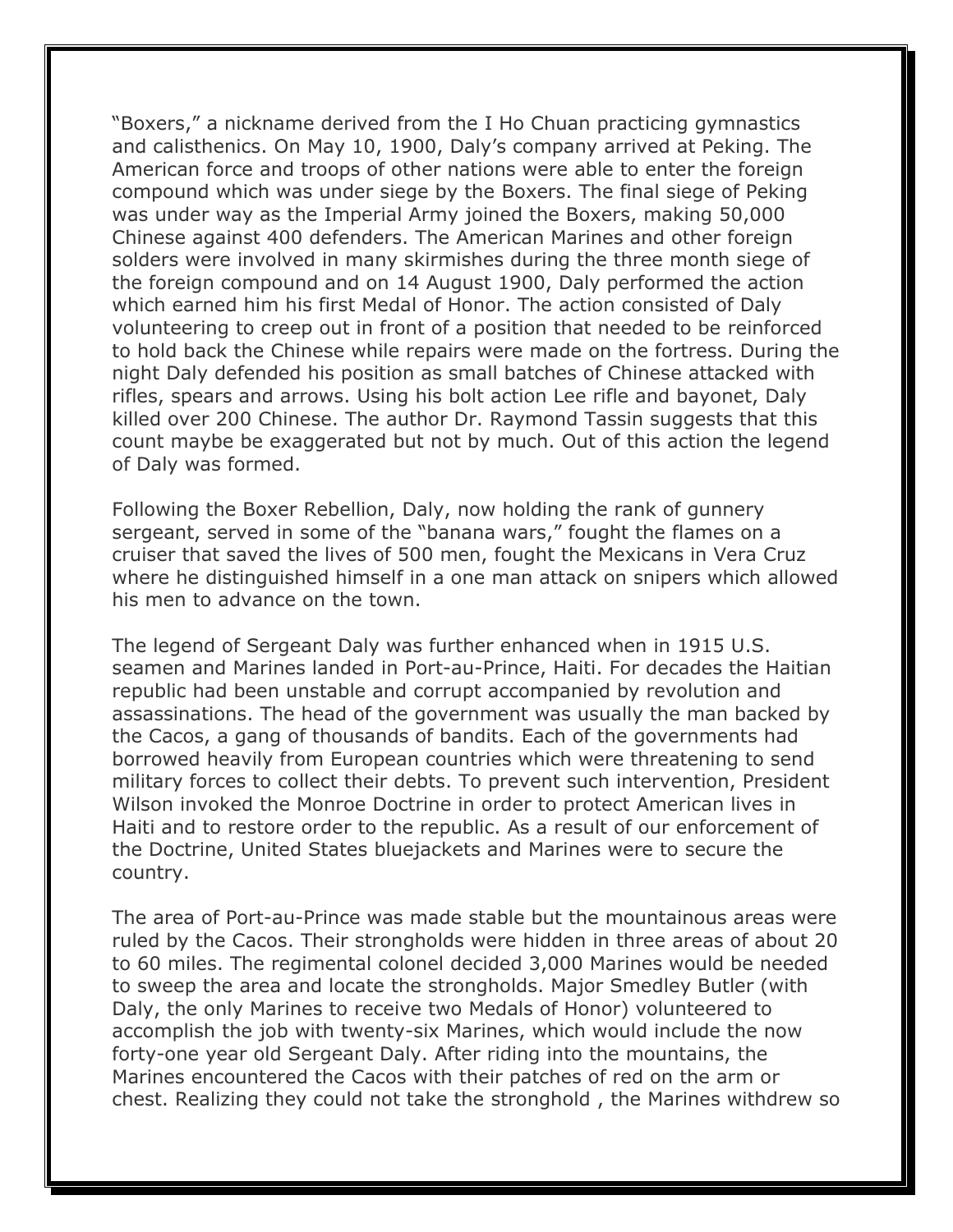as to report their findings. On the way back they were fired on and found that their guide had led them into a trap. Upon crossing a river in the dark, all twenty-seven Marines made it across but twelve pack mules died from the bullets, with loss of supplies and their machine gun. Sergeant Daly ciawled to the river and managed to retrieve the machine gun. He later made three more trips to the water to get the .30 caliber ammunition. According to various accounts, Daly had killed from one to seven Cacos with his knife on the way to the river. He now carried the two hundred pound load back to the Marine position where he took the machine gun apart, cleaned it, and reassembled it for firing. The machine gun manned by Daly kept the Cacos at bay until the Marines attacked their stronghold and killed seventy-five without losing a man. They returned to base and later two companies of Marines and sailors routed the Cacos and destroyed their strongholds. For this action Daly received his second Medal of Honor. The second citation is six times longer than the first but ends with "G/Sgt. Daly fought with exceptional gallantry against heavy odds throughout the action."

Three years later, the now forty-five year old Daly managed to get duty in France in WW1. At the time that Daly arrived in France, the Germany Army had broken through the French line on May 28, 1918. The Germany Army was within forty miles of Paris. If the Allies could not hold the line it might knock the French out of the war. Daly's regiment, the Sixth Marines and the American Army Fifth, was assigned to the southern end of the Germany offense, their deepest penetration. This was a forested area known as Belleau Wood. Daly commanded the 73id machine gun company of the Sixth Marines. On the afternoon and evening of June 5, 1918, the Germans fired 2,000 artillery shells into a section around Daly. One of the shells started a fire in a nearby ammunition dump. Daly rounded up "volunteers" and snuffed out the fire. On June 6, the Germans bombarded his sector so severely that Daly left the protection of the trenches and walked in the open from one gun emplacement to another to calm his men.

In Tassin's book *Double Winners of the Medal of Honor*, he reports that on June 10, "a German heavy machine gun crew sneaked in close to Daly's position and opened fire. Daly reacted completely in character, grabbing some grenades and charging. Near the German machine gun he dived into a ditch long enough to toss three grenades, silencing the weapon. Then he drew his .45-caliber pistol and continued his charge. He shot the officer commanding the gun crew, then swung his pistol on the fourteen enlisted men still alive. They promptly surrendered." The battle for Belleau Wood was the first offensive victory for the American forces, but at a cost of 8,000 casualties.

These acts of courage on June 5-7 and 10, 1918 resulted in his